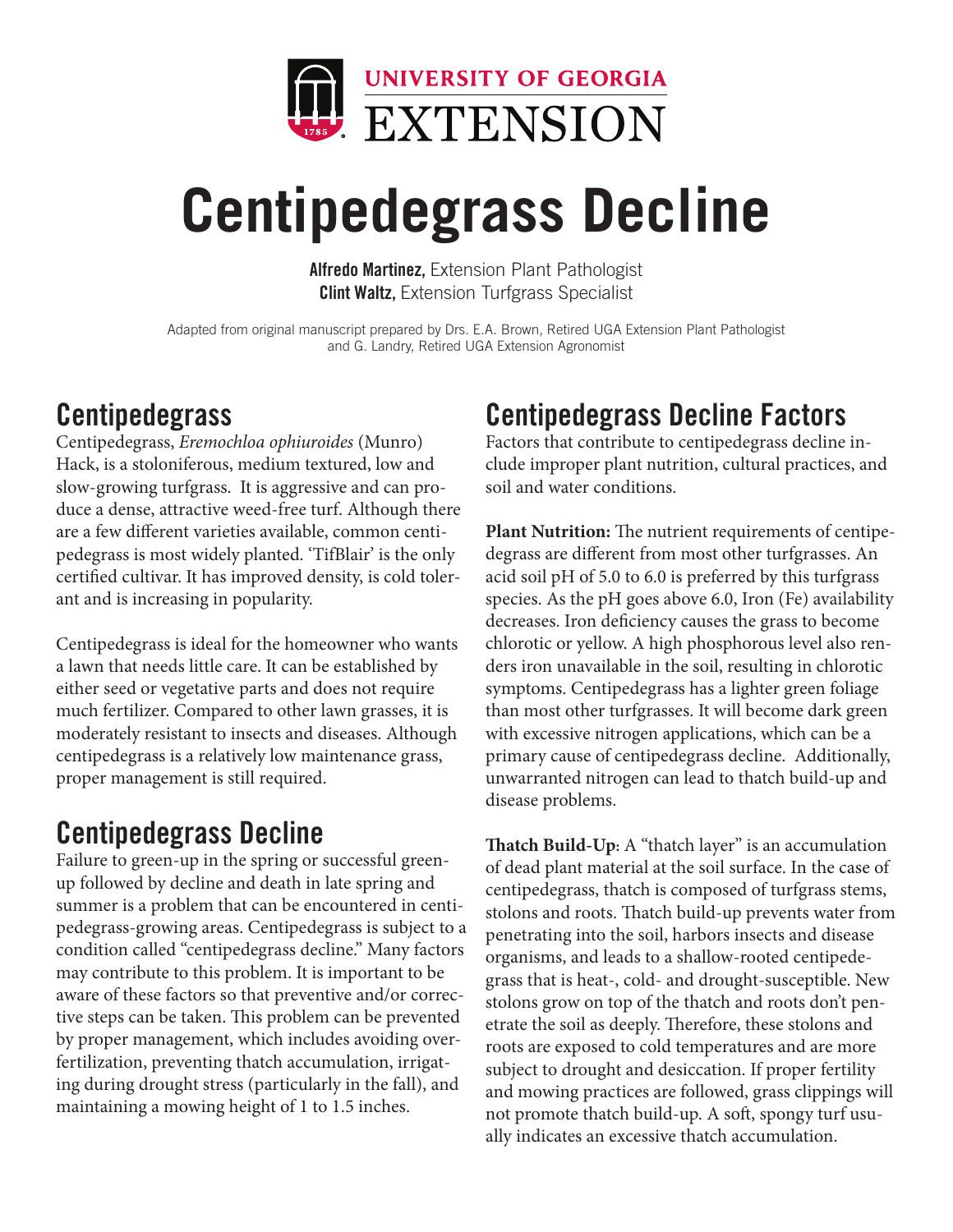**Soil and Water Conditions:** Healthy aboveground growth depends on an extensive, well-developed, deep root system. The weaker and less extensive the root system, the more susceptible the grass is to drought stress and winter injury. In extreme cases, the root system may be so weakened that the grass will die even during favorable summer weather conditions. A number of factors can contribute to poor root development, including nematodes, compacted soils, pH or nutrition problems and poor watering techniques.

### Centipedegrass Decline Symptoms

Diagnosing turfgrass problems can be difficult. However, familiarity with the following factors involved in centipedegrass decline can help identify specific problems.

#### **1. Was the grass showing a definite yellowing or chlorosis as it greened-up in the spring or when it went into dormancy in the fall?**

Take a soil sample for pH and fertility analysis. Look for nutrient imbalances such as low or excessive phosphorus. Your county Extension agent can provide information on the proper way to take a soil sample and assist with mailing the sample to the UGA Agricultural and Environmental Services Laboratories (http://aesl. ces.uga.edu).

#### **2. Was the grass dark green for most of the previous growing season?**

Centipedegrass foliage is typically light green. However, when fertilized with nitrogen, centipedegrass will become dark green. If the lawn remains dark green for much of the growing season, this usually indicates excessive use of nitrogen.

#### **3. Can the turf be easily lifted from the soil surface by pulling on the stolons?**

This is normally a sign of poor root system development, which may be due to excess thatch, compacted soil, drought stress or nematodes.

#### **4. Is it difficult to push a soil probe, screwdriver or shovel into the soil?**

Usually this is a sign of a compacted soil.

### **5. Have the grass blades turned dull green or curled up during dry weather?**

This is a sign of drought stress and may be due to poor

watering practices, excess thatch, compacted soil, poor root development or nematodes.

#### **6. Has the grass died out in the spring, in summer in a semi-circle or complete ring in an open area or around trees?**

Usually there is an advancing margin of dying grass along the edge of the circle during the summer. This may be caused by one of the fairy ring fungi. If circular patches of diseased turf are observed in the spring or fall, this may also indicate large/brown patch fungal infections.

**7. Does the area feel "fluffy" when you walk over it due to numerous burrows that loosen the soil?** This can be caused by vertebrates such as ground moles or insects like mole crickets.

### Preventive and Corrective Measures

The previously mentioned factors may act independently or together to cause centipedegrass decline. The following practices should help to prevent or correct centipedegrass decline.

#### **1. Follow proper soil preparation practices during turf establishment.**

This is one of the most important factors for a successful lawn. It includes a soil sample analysis; cleaning, grading and tilling the site; and preparing the topsoil correctly for planting by adding needed nutrients (based on the soil analysis) and amending the soil with organic matter. This will permit better root development and a more sustainable lawn (for more information, see UGA Cooperative Extension Leaflet 313, *Centipede Lawns*).

#### **2. Follow recommended fertilization practices.**

Proper fertilization of centipedegrass is important for plant health. Phosphorous and lime applications should be based on soil test results. A common mistake is to fertilize centipedegrass too early in the spring. The first, or spring, nitrogen application should not occur until soil temperature at the 4-inch depth is consistently 65° F. Also, it is not uncommon for centipedegrass to be overfertilized. One pound of nitrogen per 1,000 square feet per year is ample nitrogen for most established centipedegrass lawns. Ideally, a centipedegrass lawn would be fertilized either three times during the year with 1/3 pound of nitrogen per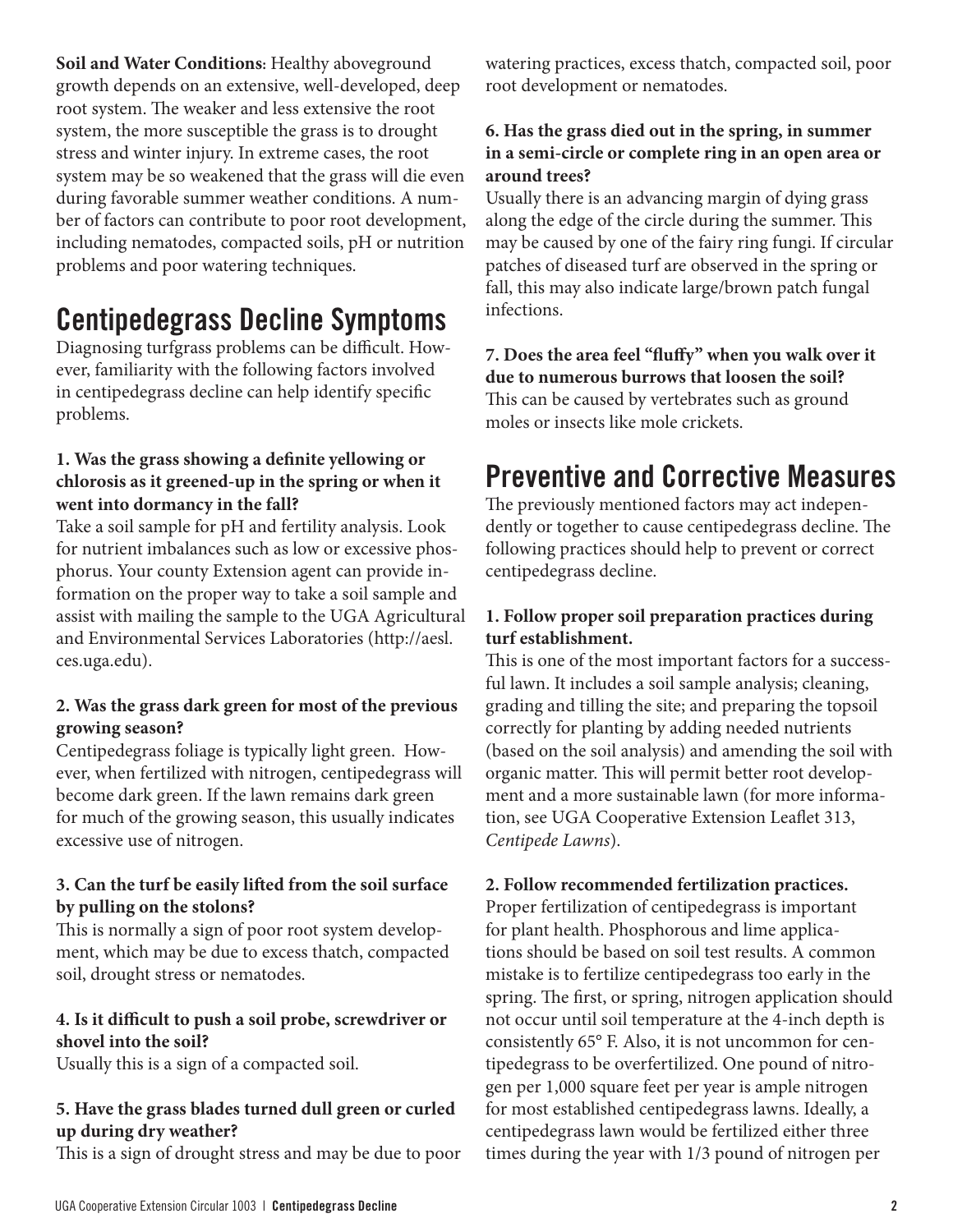1,000 square feet or four times during the year with 1/4 pound of nitrogen per 1,000 square feet. On sandy soils in high rainfall areas, 2 pounds per 1,000 square feet applied during the year may be needed.

If the grass shows signs of iron chlorosis (yellowing of leaves), apply ferrous sulfate at the rate of 1 tablespoon per 3 gallons of water to each 1,000 square feet of grass. Applications of iron will only temporarily darken the green color of centipedegrass and may need to be applied every two to four weeks. Chlorosis can also be a symptom of more permanent problems like improper soil pH and an elevated level of soil phosphorus. A soil test can confirm the cause of centipedegrass yellowing.

#### **3. Follow suggested cultural practices.**

The recommended mowing height for centipedegrass is 1.0 to 1.5 inches. If the grass is mowed often enough so that no more than one-third of the leaf is removed, the clippings do not have to be discarded. During stress periods, such as summer heat or the coming of winter, slightly raising the mowing height by 1/4 to 1/2 inch can help maintain the grass.

If excessive thatch is a problem, it needs to be removed by vertical mowing or dethatching. However, centipedegrass is not as tolerant of vertical mowing as other warm-season turfgrass species and this process should be performed judiciously. Thatch decomposition can be aided by core-aeration and topdressing. These operations also reduce soil compaction and increase air and water movement into the soil.

#### **4. Use proper water management practices.**

Many factors influence the amount and frequency of water centipedegrass needs. Soil type, fertility level, rain frequency, temperature, wind and humidity all affect the amount of water needed. Consequently, a high-level fertilization program and hot, windy days tend to increase the demand for water, while low level fertilization and cool, cloudy days tend to decrease the demand for water.

Wilt is a physiological defense mechanism of the turfgrass plant. Some moisture stress actually triggers the plant to initiate rooting, allowing the turfgrass to explore a greater soil volume for water reserves. Frequent (daily) irrigation of turfgrass produces short roots incapable of tolerating periodic stresses. The key to good moisture management is finding the balance

between some wilt and too much wilt. Wilted grasses appear dark and dull, the leaf blades begin to fold or roll, and footprints remain after walking over the area when the grass is under water stress. Actually observing some wilt, or moisture stress, within the lawn prior to irrigating can improve the sustainability of the turf and conserve water. Established centipedegrass only needs 1 inch of water per week. Irrigation should be applied to supplement rainfall as needed.

Apply enough water to wet the soil to a depth of 5 to 7 inches. This is usually equivalent to 1 inch of water. Do not apply water until runoff occurs. If water is being applied faster than the soil can absorb it, turn the irrigation off and allow the existing moisture to move into the soil, then apply the remaining irrigation to achieve 1 inch.

Prior to sunrise is the best time to water because there is less wind and lower temperature. Research indicates water loss at night through evaporation may be 50 percent less than during midday irrigation. Studies also suggest that irrigating after dew develops will not increase disease problems. However, irrigating prior to dew formation or after the dew has dried from the morning sun and/or wind extends the period of free surface moisture and increases disease.

For comprehensive information on turfgrass irrigation best management practices, consult *Best Management Practices for Landscape Water Conservation*, UGA Cooperative Extension Bulletin 1329.